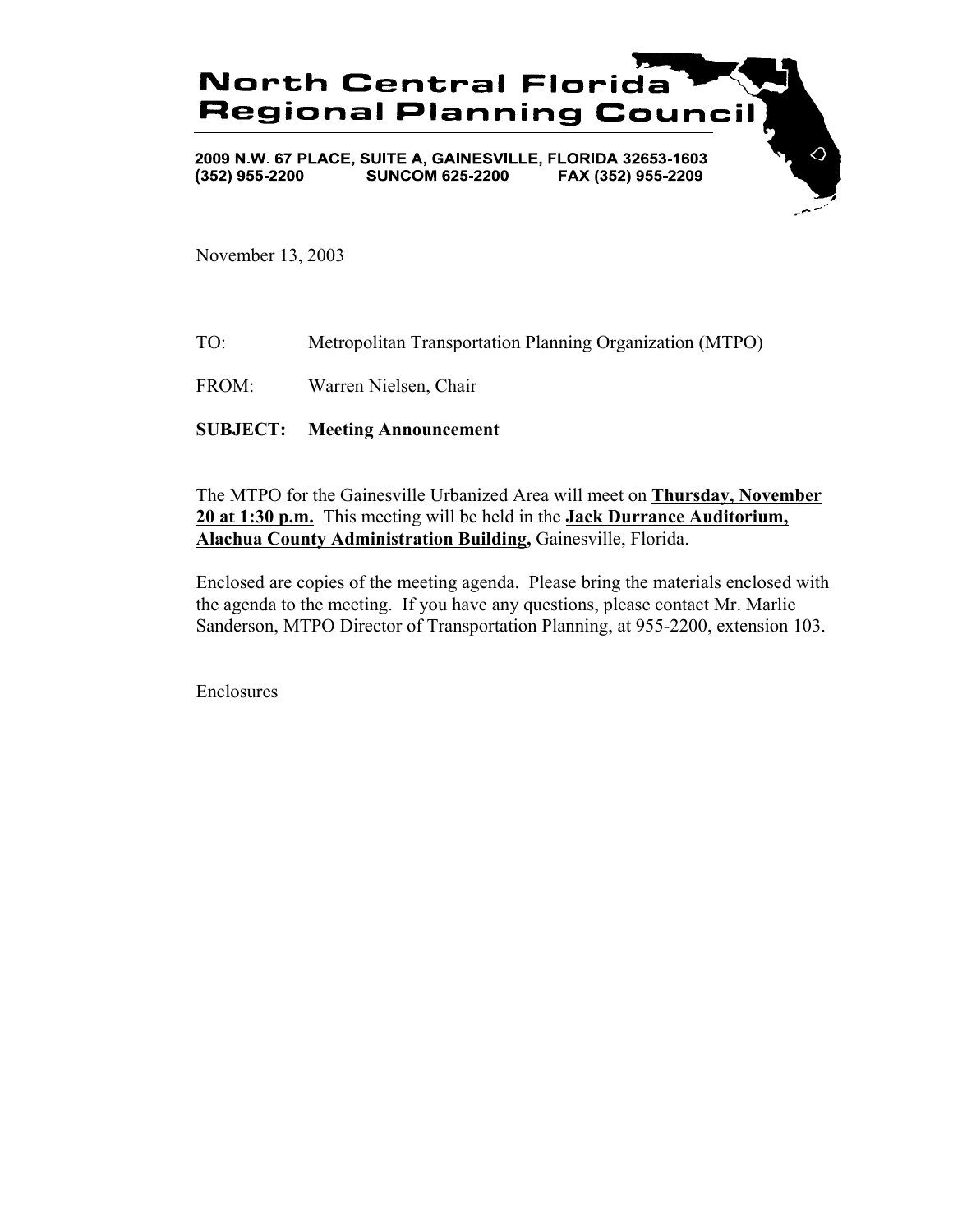## **North Central Florida Regional Planning Council**

2009 N.W. 67 PLACE, SUITE A, GAINESVILLE, FLORIDA 32653-1603 **SUNCOM 625-2200**  $(352)$  955-2200 FAX (352) 955-2209

### **AGENDA**

### **METROPOLITAN TRANSPORTATION PLANNING ORGANIZATION FOR THE GAINESVILLE URBANIZED AREA**

**Jack Durrance Auditorium Thursday, 1:30 p.m.** Alachua County Administration Building November 20, 2003 **Gainesville, Florida**

∧

### **STAFF RECOMMENDATION**

### **I. Approval of the Meeting Agenda APPROVE BOTH AGENDAS and Consent Agenda**

The MTPO needs to review and approve both agendas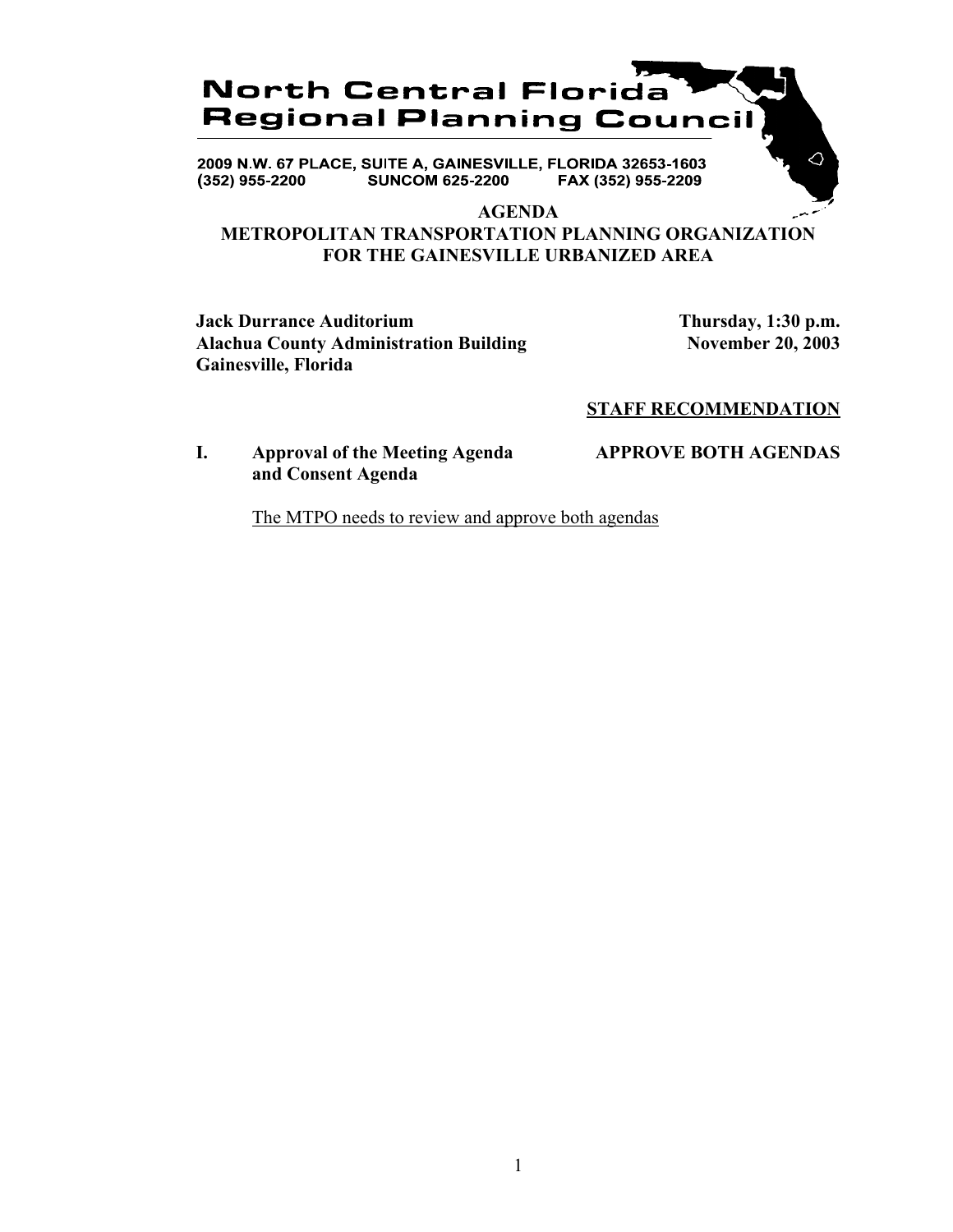

### **CONSENT AGENDA METROPOLITAN TRANSPORTATION PLANNING ORGANIZATION FOR THE GAINESVILLE URBANIZED AREA**

**Jack Durrance Auditorium Thursday, 1:30 p.m.** Alachua County Administration Building November 20, 2003 **Gainesville, Florida**

### **STAFF RECOMMENDATION**

#### **Page # 1 CA. 1 MTPO Minutes- October 30, 2003 APPROVE MINUTES**

This set of MTPO minutes is ready for review and approval

**Page # 11 Year 2025 Long Range Plan Update-** APPROVE STAFF **Consultant Contract RECOMMENDATIONS** 

> MTPO staff have negotiated a contract with The Corradino Group to prepare this Plan Update

Page #55 CA. 3 **55 State Road 222 (NW 39<sup>th</sup> Avenue) APPROVE JOINT Resurfacing Project RECOMMENDATIONS** 

> The Florida Department of Transportation (FDOT) has submitted 60 percent plans for this project

**Page #** Archer Road/S. 16<sup>th</sup> Avenue Charrette- **APPROVE STAFF Consultant Contract RECOMMENDATIONS** 

> We are recommending that the MTPO authorize staff to negotiate a contract with a consulting firm according to the Committee rankings

**Page # 87 Countywide Bicycle Master Plan Update-** APPROVE STAFF **Task Revision RECOMMENDATIONS** 

> MTPO staff plan to revise this task description and contract with the University School of Architecture to prepare this plan update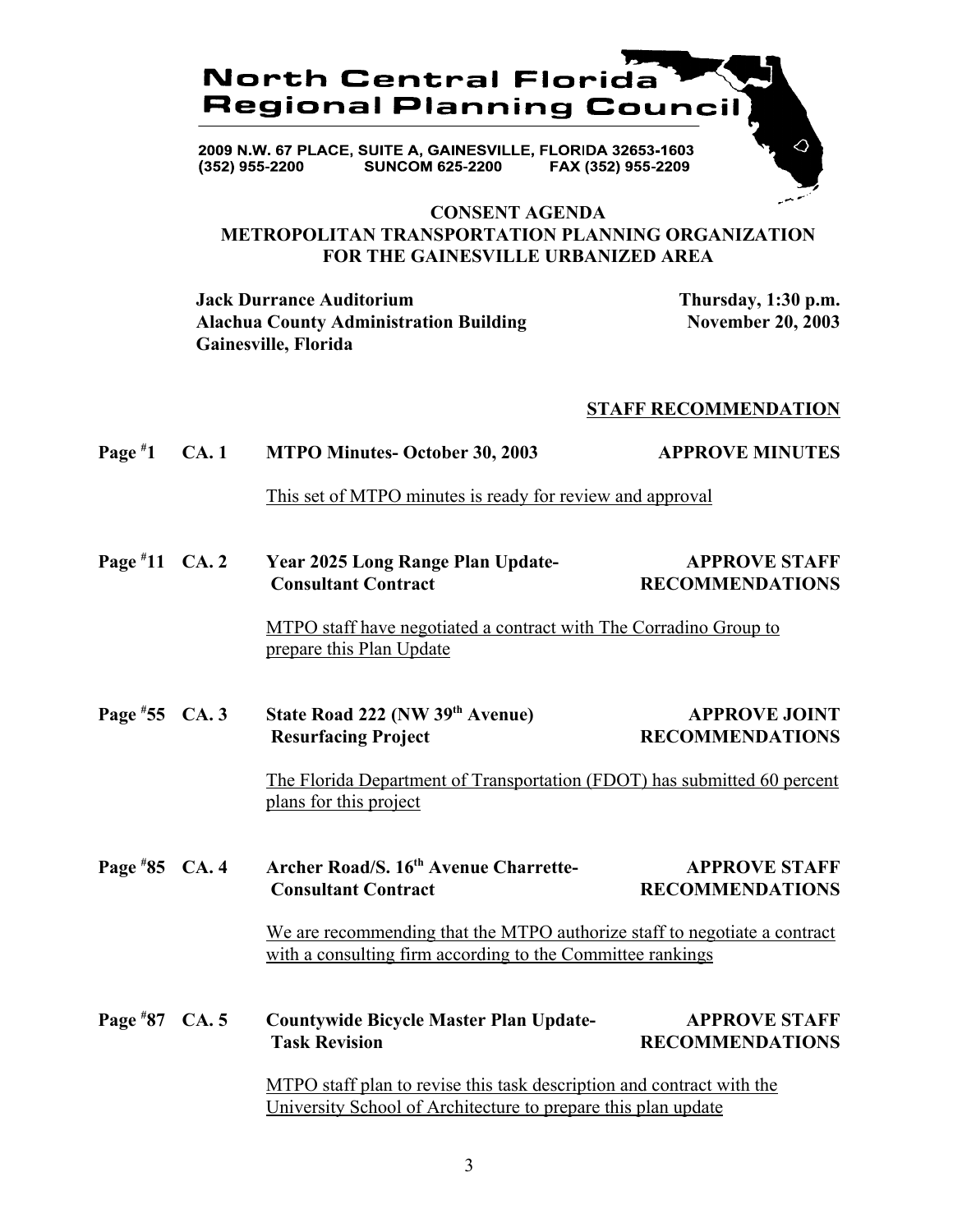| Page $*97$ CA. 6 |             |                                                                                                                                                | <b>Extension of NW 23rd Avenue</b>                                                                | <b>NO ACTION REQUIRED</b> |
|------------------|-------------|------------------------------------------------------------------------------------------------------------------------------------------------|---------------------------------------------------------------------------------------------------|---------------------------|
|                  |             | At the August meeting, a member of the MTPO requested information<br>concerning the history of this project in the long range planning process |                                                                                                   |                           |
|                  | <b>CA.7</b> | <b>Resurfacing Projects</b>                                                                                                                    |                                                                                                   |                           |
| Page $*111$      |             | A.                                                                                                                                             | Use of Federal and/or State Funds to NO ACTION REQUIRED<br><b>Resurface City and County Roads</b> |                           |
|                  |             | The MTPO has requested information concerning whether federal and/or<br>state funds can be used to resurface City and County roads             |                                                                                                   |                           |
| Page $*113$      |             | <b>B.</b>                                                                                                                                      | <b>Eligible City and County Roads</b>                                                             | <b>NO ACTION REQUIRED</b> |
|                  |             | The MTPO has requested information concerning which City and County<br>roads can be resurfaced using federal and state funds                   |                                                                                                   |                           |
| Page #117 CA. 8  |             |                                                                                                                                                | <b>MTPO Correspondence</b>                                                                        | <b>NO ACTION REQUIRED</b> |
|                  |             | <u>Enclosed is a copy of recent MTPO correspondence</u>                                                                                        |                                                                                                   |                           |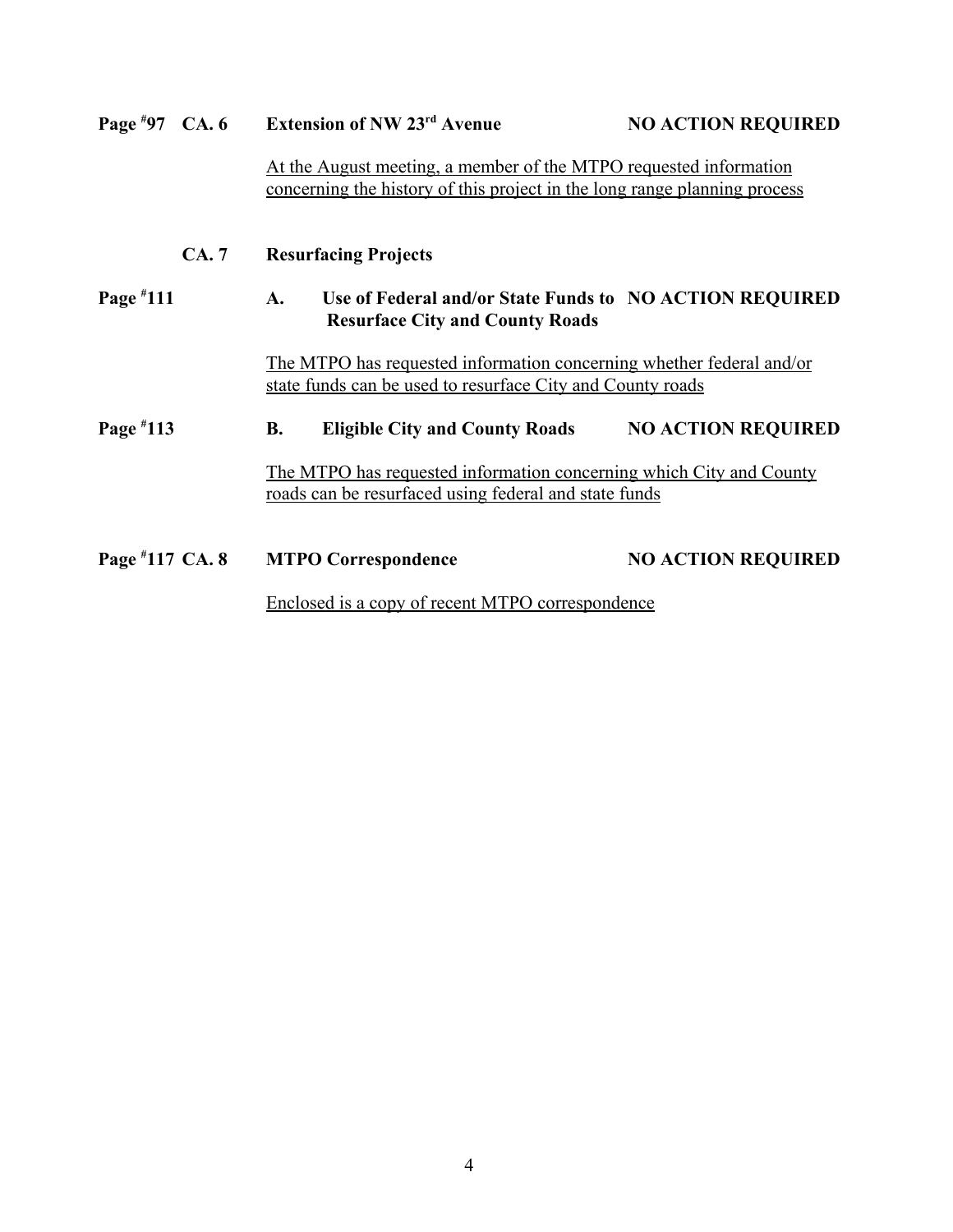

### **AGENDA METROPOLITAN TRANSPORTATION PLANNING ORGANIZATION FOR THE GAINESVILLE URBANIZED AREA**

**Jack Durrance Auditorium Thursday, 1:30 p.m.** Alachua County Administration Building November 20, 2003 **Gainesville, Florida**

### **STAFF RECOMMENDATION**

**Page # 121 II. Bicycle/Pedestrian Advisory Board FILL ONE VACANT POSITION Vacant Position**

The MTPO needs to fill one vacant position because the person who was appointed for one of the two vacant positions filled last month has declined to serve

**Page # 137 III. Transportation Disadvantaged Program- NO ACTION REQUIRED Status Report**

MTPO staff will give a status report concerning this program

### **Page # 141 IV. Florida Department of Transportation (FDOT) APPROVE JOINT Tentative Five Year Work Program RECOMMENDATIONS**

The purpose of this agenda item is for the MTPO to decide if it wants to request changes to the draft FDOT's Work Program

**Page #** V. MPOAC Representatives **179 APPOINT REPRESENTATIVES** 

> The MTPO needs to appoint a voting and alternate member to this statewide organization of metropolitan planning organizations by December 31